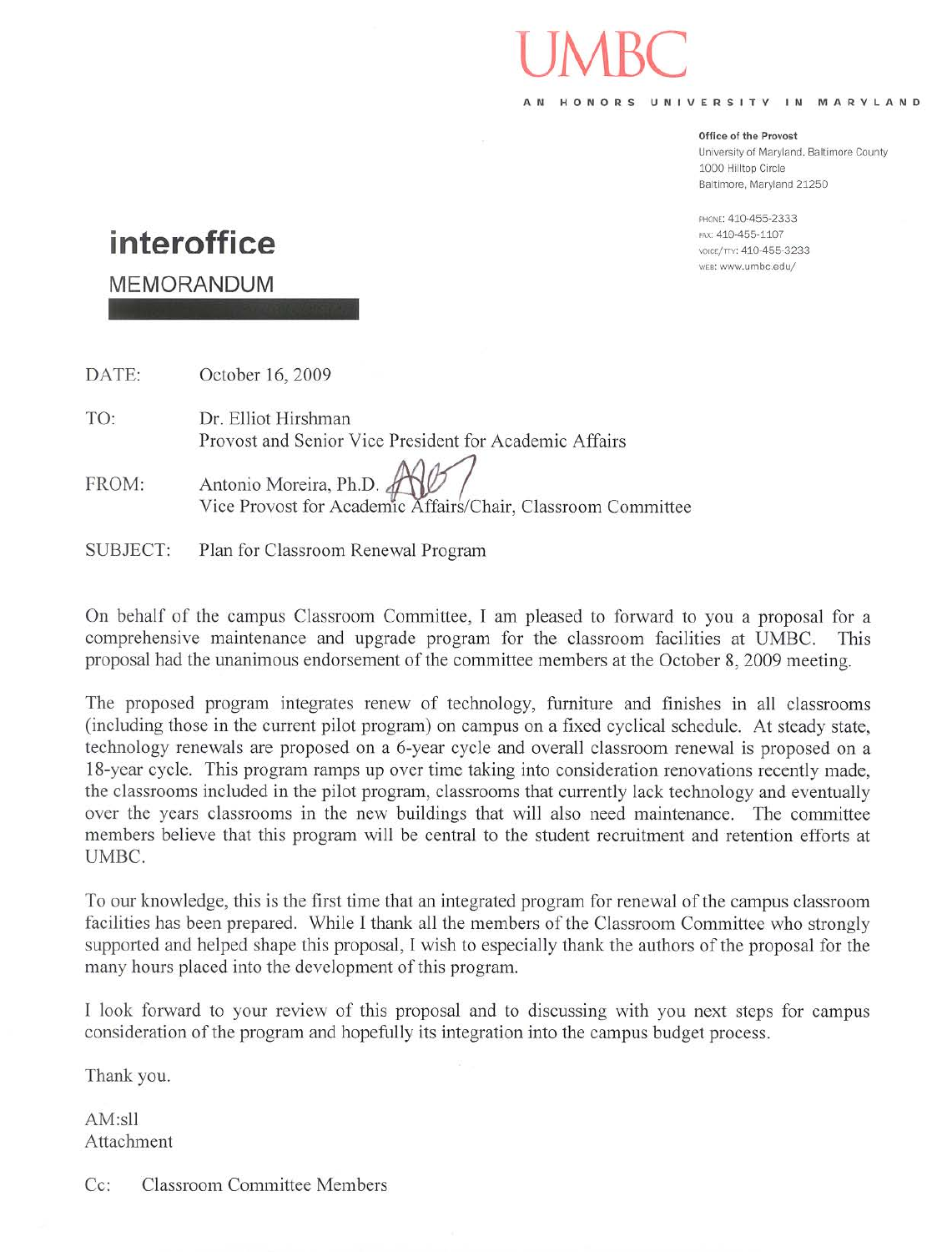September 8, 2009

- TO: Antonio Moreira, Vice Provost for Academic Affairs
- FR: John Fritz, Assistant VP, Instructional Technology & New Media, DoIT Julianne Simpson, Assistant Director for Planning, Facilities Management Kurt Morton, Senior Associate, Registrar Steve Anderson, Manager, Classroom Technology, DoIT Celso Guitian, Campus Planner, Facilities Management Susan Salko, Assistant Registrar

#### RE: **Classroom Renewal Program**

As a sub-committee to the Classroom Committee, we were tasked with developing a comprehensive plan to address the renewal of classrooms. The plan outlined in this memo will require a commitment of \$180,000 to \$255,000 per year to upgrade and retain a standard level of finishes, lighting, furniture, and classroom technology for all Registrar controlled classrooms.

#### **The Need**

The conditions of general purpose classrooms on campus vary greatly. There are state-of-the-art classrooms that integrate technology into a comfortable and attractive learning environment. These are typically located in buildings that have been built or renovated in the last ten years. However, the majority of classrooms are located in buildings that are more than thirty years old. These classrooms lag behind the campus standard for design, in terms of finishes, technology and lighting, and need to be upgraded.

Currently, Facilities Management's Operations & Maintenance Services provides regular maintenance of Registrar controlled classrooms for repair of mechanical and electrical systems, repainting, and replacement or repair of damaged systems, like flooring and ceiling tiles. This has retained the functionality of classrooms, but cannot address the wholesale replacement of components (e.g. whiteboards, ceiling systems) nor more significant needed improvements such as upgrade of electrical systems required for new technologies and/or energy saving measures. A new commitment is needed to address the upgrade of existing classrooms through the creation of a program to renew the technology, furniture and finishes of all classrooms on a fixed cyclical schedule.

#### **Proposed Solution**

The proposed Classroom Renewal Program will focus on three components: classroom condition, classroom furniture, and classroom technology. The program will bring the condition of all existing Registrar controlled classrooms up to an established standard and will create a cyclical and sustaining program to maintain this condition into the future.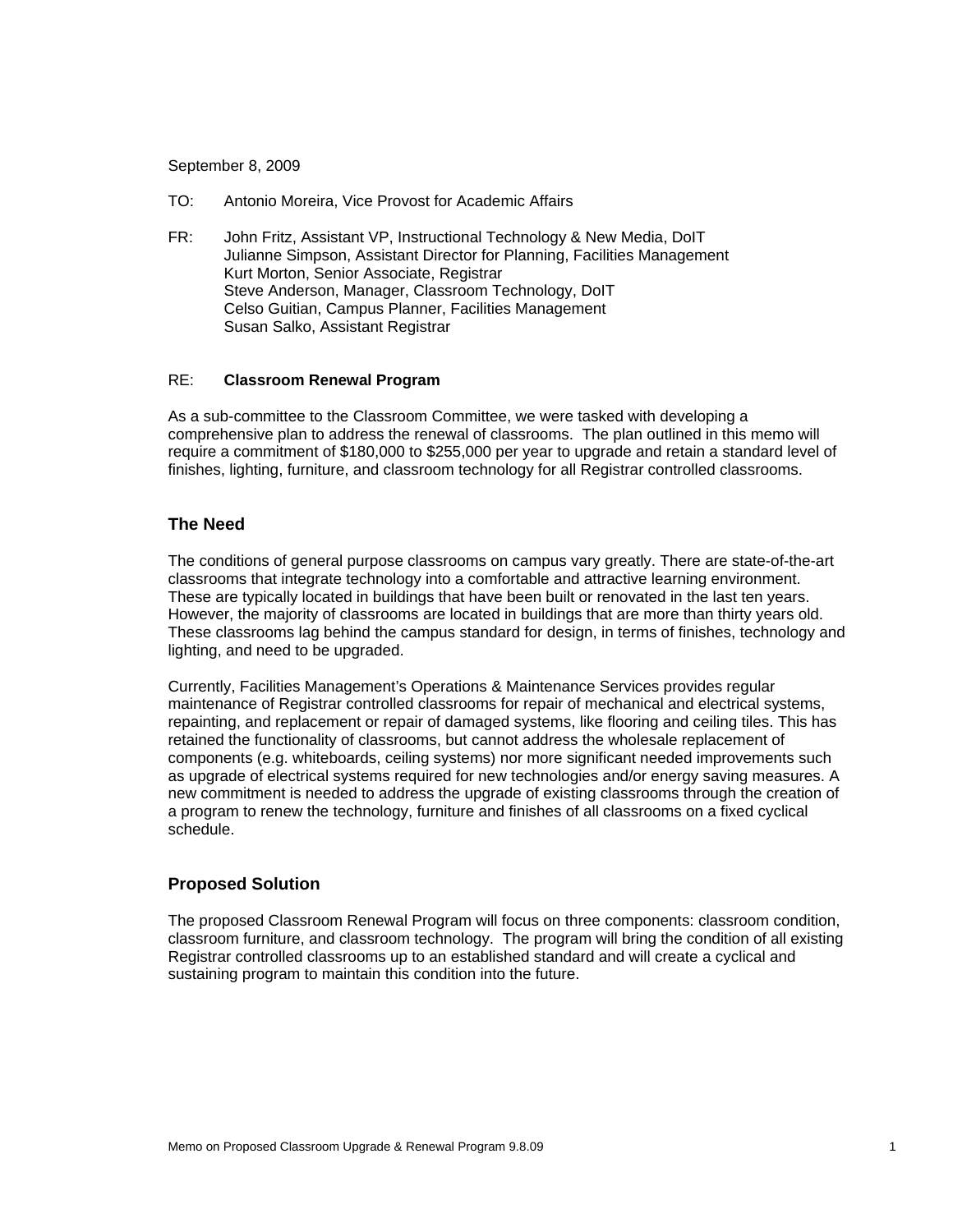The proposed Classroom Renewal Program assumes the following:

• Renovation: Classroom renewals will include replacement of flooring and ceiling grid/acoustic tiles, installation of energy efficient lighting and controls, new paint, new window treatment and white boards. The first 15 years will target the renovation of four classrooms per year. In this time frame the 50 existing Registrar controlled classrooms and 7 departmentally controlled classrooms (identified in the Pilot Program by Vice Provost Antonio Moriera for shared use as a Registrar controlled classroom) will be renewed to the campus classroom standard. *See the attached Appendix A for a list of classrooms targeted for renewal in the first 15 years*.

Beyond year 15, the inventory of classrooms increases and four to five classrooms are targeted for renewal every year to plan for 100% renewal every 18 years. *See Appendix B for a list of Additional Registrar-Controlled Classrooms Targeted for Renewal After Fifteen Years.*

The Sub-committee has also identified additional departmentally-controlled classrooms that could benefit from the renovations and technology upgrades of the Pilot Program. *The classrooms are listed in Appendix C Additional Departmentally-Controlled Classrooms that could Benefit from the Pilot Program.* The listed budget figures do not take into account the incorporation of these classrooms into the Pilot Program.

- Technology: In the first five years, technology upgrades will be provided to 23 classrooms that lack technology. After the first five years, technology renewals are proposed on a 6-year cycle. The budget below targets 12 classrooms a year. Technology renewals consist of replacement of equipment components that are at the end of their useful life. This sustained commitment will ensure that the technology provided in the classrooms is kept functioning and current.
- Furniture: As the condition of existing furniture in classrooms varies widely, the budget for replacement of furniture corresponds to roughly 50% of the furniture in the rooms. This budget will allow for selective replacements based on actual condition.

#### **Proposed Budget**

|                                  | Average Annual Budget (\$ in 2009 dollars*) |            |                  |         |  |  |  |
|----------------------------------|---------------------------------------------|------------|------------------|---------|--|--|--|
| <b>Phase of Program and Year</b> | <b>Renovation</b>                           | Technology | <b>Furniture</b> | Total   |  |  |  |
| Year 1-5                         | 125,000                                     | 25,000     | 30,000           | 180,000 |  |  |  |
| Year 6-15                        | 125,000                                     | 75,000     | 30,000           | 230,000 |  |  |  |
| Beyond Year 15                   | 140,000                                     | 75,000     | 40,000           | 255,000 |  |  |  |

*\* Based upon 2009 dollars. An escalation factor should be applied to future years.*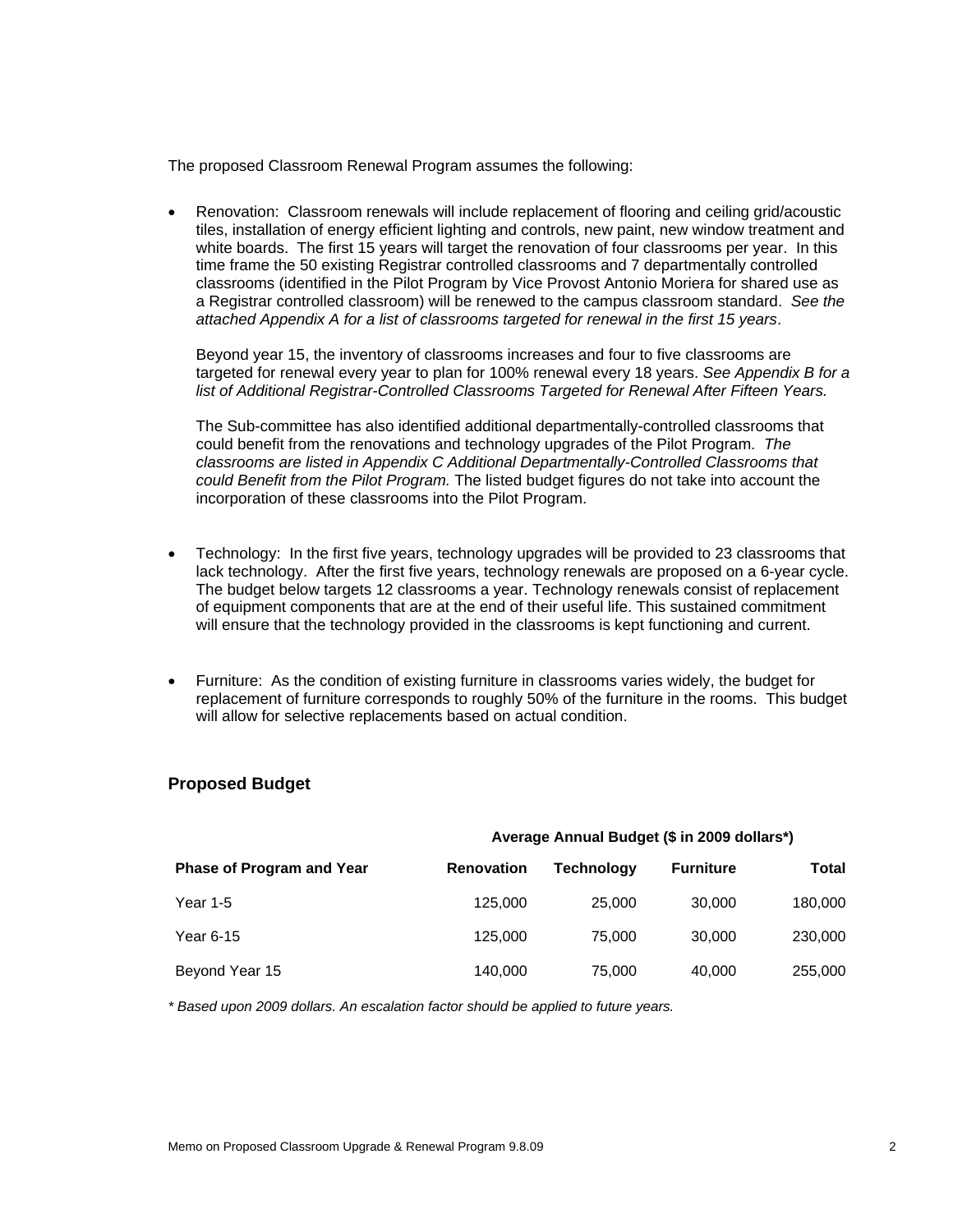#### **Basis of Cost Estimate**

Facilities Management's Planning & Construction Services developed the proposed budget based on a visual inspection of all of the Registrar-controlled classrooms on campus. Unit costs derived from similar projects were applied to three categories of work: renovation, technology, and furniture.

Renovation costs for painting, ceiling replacement, flooring, lighting and window treatments were based on the areas of flooring, ceiling, window and wall surface. Electrical upgrades and installation of fixed equipment, like white boards, were estimated as a lump sum per room.

Technology upgrades and renewals were based on a sum of approximately \$6,000 per room.

Furniture costs assumed a 50% replacement strategy with the unit costs of the applicable type of furniture (i.e. tablet arm chairs or chair and tables) multiplied by half of the number of stations in the classroom.

#### **Implementation Plan: First Five Years**

If funding was available for all three components of work (i.e. renovation, technology and furniture), we recommend the following schedule of specific upgrades:

#### **Summer of First Year**

The first year targets one room on the Pilot Program and three rooms on the ground floor of Math/Psychology that currently lack new technology.

Upgrade four classrooms at an estimated cost of \$122,000 for renovations, \$24,000 for technology and \$31,000 for furniture.

#### **Sondheim 406 and Math/Psychology 104-106**

- Replace the existing flooring, ceiling, and paint the walls.
- Install new lighting and low-voltage controls.
- Install new window shades.
- Install new technology upgrades and equipment.
- New furniture. Assuming 50% of existing furniture can be salvaged and reused.

A detailed breakdown of estimated costs by room is listed below (in 2009 dollars):

| <b>Classroom</b>    | <b>Renovation</b> | Technology | <b>Furniture</b> | Total   |
|---------------------|-------------------|------------|------------------|---------|
| Sondheim 406        | 25,000            | 6,000      | 5,000            | 36,000  |
| Math/Psychology 104 | 38,000            | 6,000      | 11,000           | 55,000  |
| Math/Psychology 105 | 25,000            | 6,000      | 4,000            | 35,000  |
| Math/Psychology 106 | 38,000            | 6,000      | 11,000           | 55,000  |
| Total               | 122,000           | 24,000     | 31,000           | 177,000 |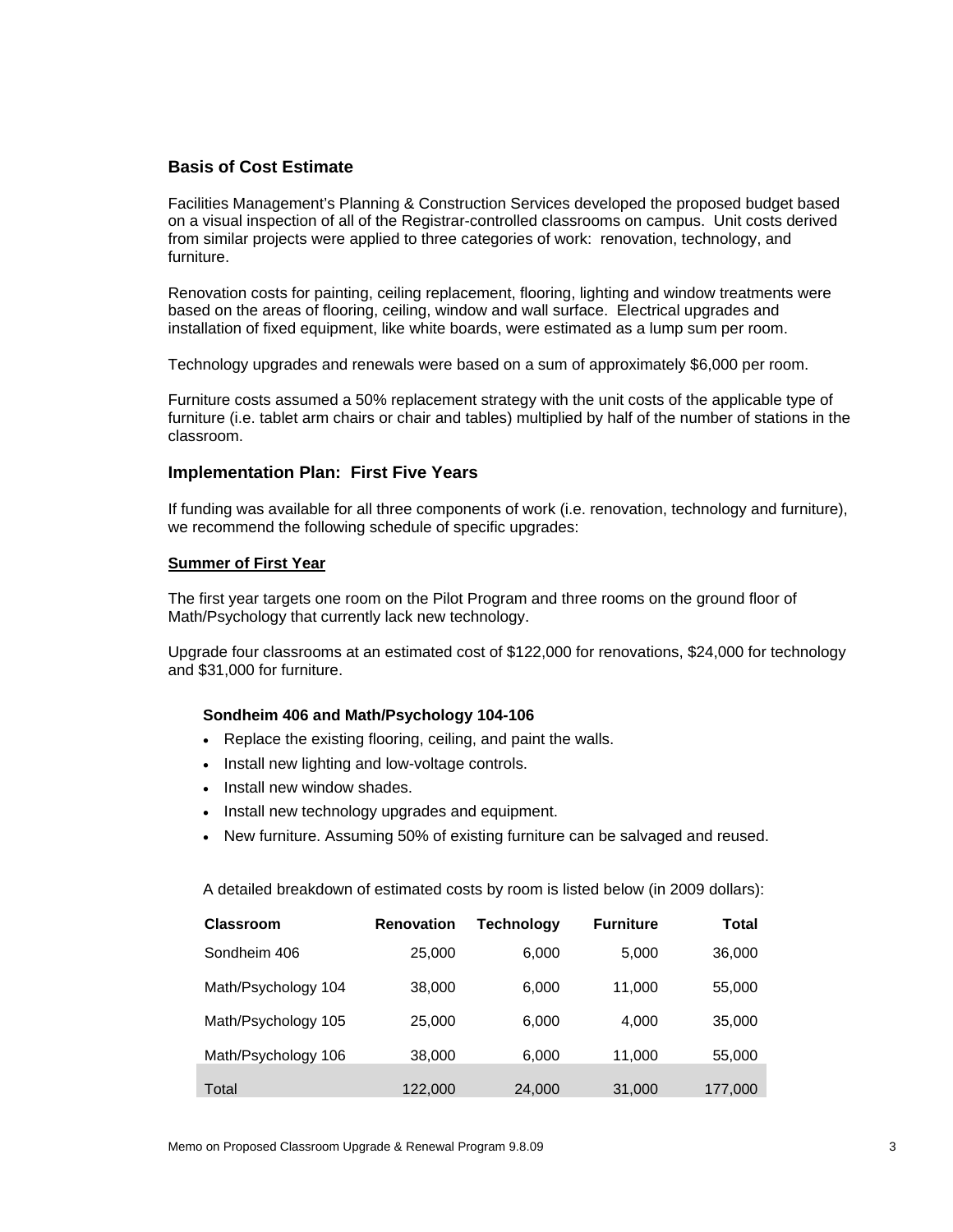#### **Summer of Second Year**

The second year completes the first floor of Math/Psychology completing the technology upgrades of this building and begins the renovation of the ground floor of the Fine Arts Building. Classrooms on the ground level of the Fine Arts Building are targeted for renewal in the second and third year to ensure adequate service out of the classrooms prior to the building being repurposed and renovated in the distant, but foreseeable future.

Upgrade four classrooms at an estimated cost of \$134,000 for renovations, \$24,000 for technology and \$32,000 for furniture.

#### **Math/Psychology 101-103 and Fine Arts 006**

- Replace the existing flooring, ceiling, and paint the walls.
- Install new lighting and low-voltage controls.
- Install new window shades.
- Install new technology upgrades and equipment.
- New furniture. Assuming 50% of existing furniture can be salvaged and reused.

A detailed breakdown of costs by room is listed below (in 2009 dollars):

| <b>Classroom</b>    | <b>Renovation</b> | Technoloav | <b>Furniture</b> | Total   |
|---------------------|-------------------|------------|------------------|---------|
| Math/Psychology 101 | 38,500            | 6,000      | 10.500           | 55,000  |
| Math/Psychology 102 | 25,000            | 6,000      | 4,000            | 35,000  |
| Math/Psychology 103 | 38.500            | 6.000      | 10.500           | 55,000  |
| Fine Arts 006       | 32,000            | 6,000      | 7,000            | 45,000  |
| Total               | 134,000           | 24,000     | 32,000           | 190,000 |

#### **Summer of Third Year**

Continue with the renovation of the Fine Arts Building.

Upgrade four classrooms at an estimated cost of \$132,000 for renovations, \$18,000 for technology and \$35,000 for furniture.

#### **Fine Arts 015, 018, 215 and 530**

- Replace the existing flooring, ceiling, and paint the walls.
- Install new lighting and low-voltage controls.
- Install new technology upgrades and equipment (except FA 215).
- New furniture. Assuming 50% of existing furniture can be salvaged and reused.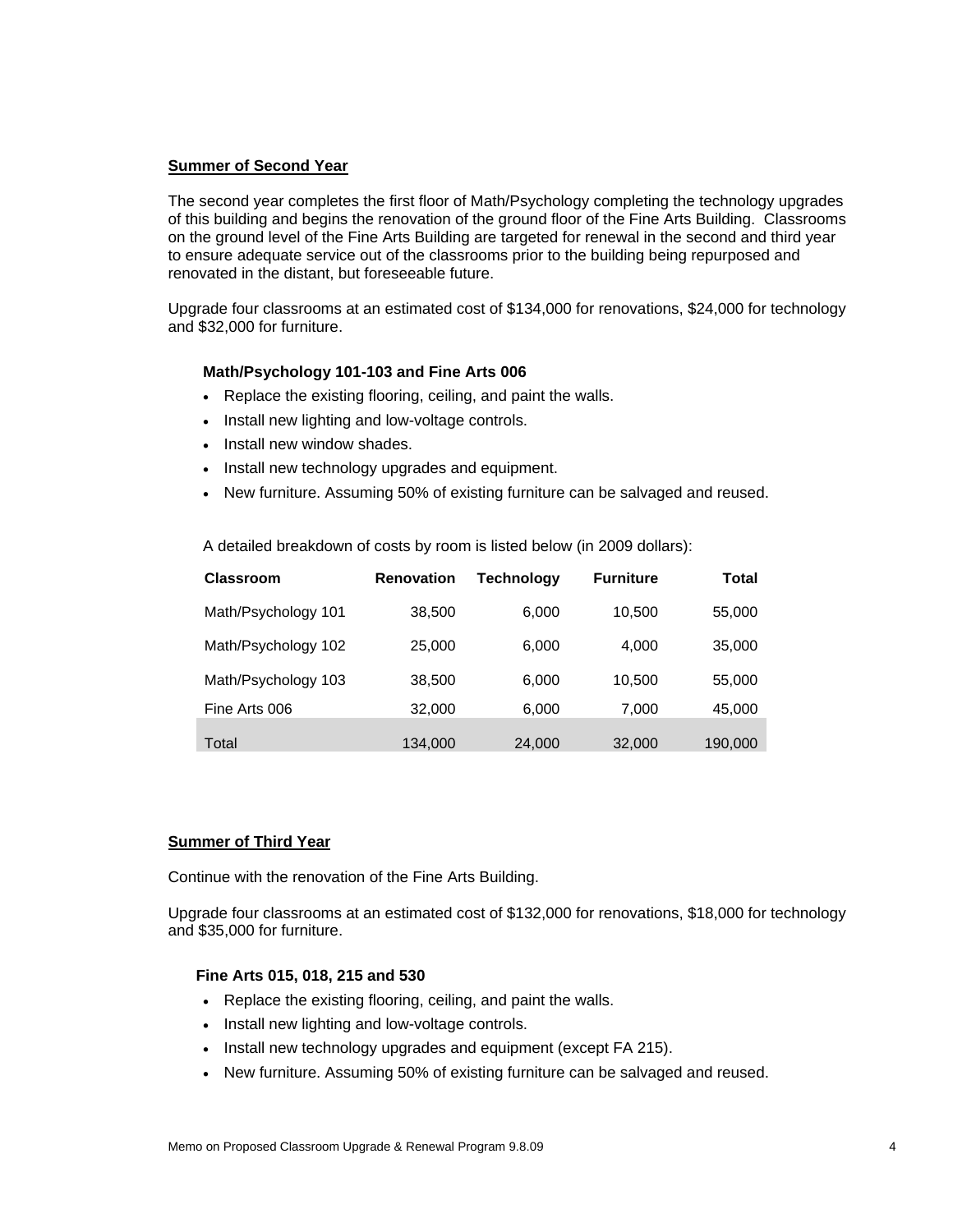A detailed breakdown of costs by room is listed below (in 2009 dollars):

| <b>Classroom</b> | <b>Renovation</b> | Technology | <b>Furniture</b> | Total   |
|------------------|-------------------|------------|------------------|---------|
| Fine Arts 015    | 26,000            | 6,000      | 7,000            | 39,000  |
| Fine Arts 018    | 28,000            | 6,000      | 7,000            | 41,000  |
| Fine Arts 215    | 54,000            | 0          | 13.000           | 67,000  |
| Fine Arts 530    | 24,000            | 6,000      | 8,000            | 38,000  |
| Total            | 132,000           | 18,000     | 35,000           | 185,000 |

#### **Summer of Fourth and Fifth Year**

Upgrade four classrooms per year at an estimated cost of \$130,000 for renovations, \$24,000 for technology and \$25,000 for furniture based upon these principles:

- Upgrade classrooms first that have not had technology upgrades completed or are in the process of being upgraded.
- Complete technology upgrades of registrar-controlled classrooms, including lower level of Math/Psychology, Academic IV 208 and 210.
- Upgrade any additional classrooms that are in the first phase of the Pilot Program.

### **Implementation Plan: Sixth through Fifteenth Year**

We recommend that a minimum of \$235,000 (in 2009 dollars) per year be committed to upgrade of specific classrooms selected based upon these general principles:

- Complete renewal of all existing registrar controlled classrooms in Sondheim Hall, Academic IV and Math/Psychology that have been identified as having finishes, equipment and lighting below the campus classroom standard.
- Renew all classrooms on a floor at one time, if possible.
- Includes \$75,000 per year for technology renewals on a six year cycle.

### **Implementation Plan: Beyond Fifteenth Year**

For subsequent years, we recommend that a minimum of \$255,000 (in 2009 dollars) per year be committed to the cyclical renewal of all registrar controlled classrooms on campus (includes classrooms in Appendix A plus classrooms in the Public Policy, Information Technology/Engineering, and Physics buildings – Appendix B). This plan envisions renewals on an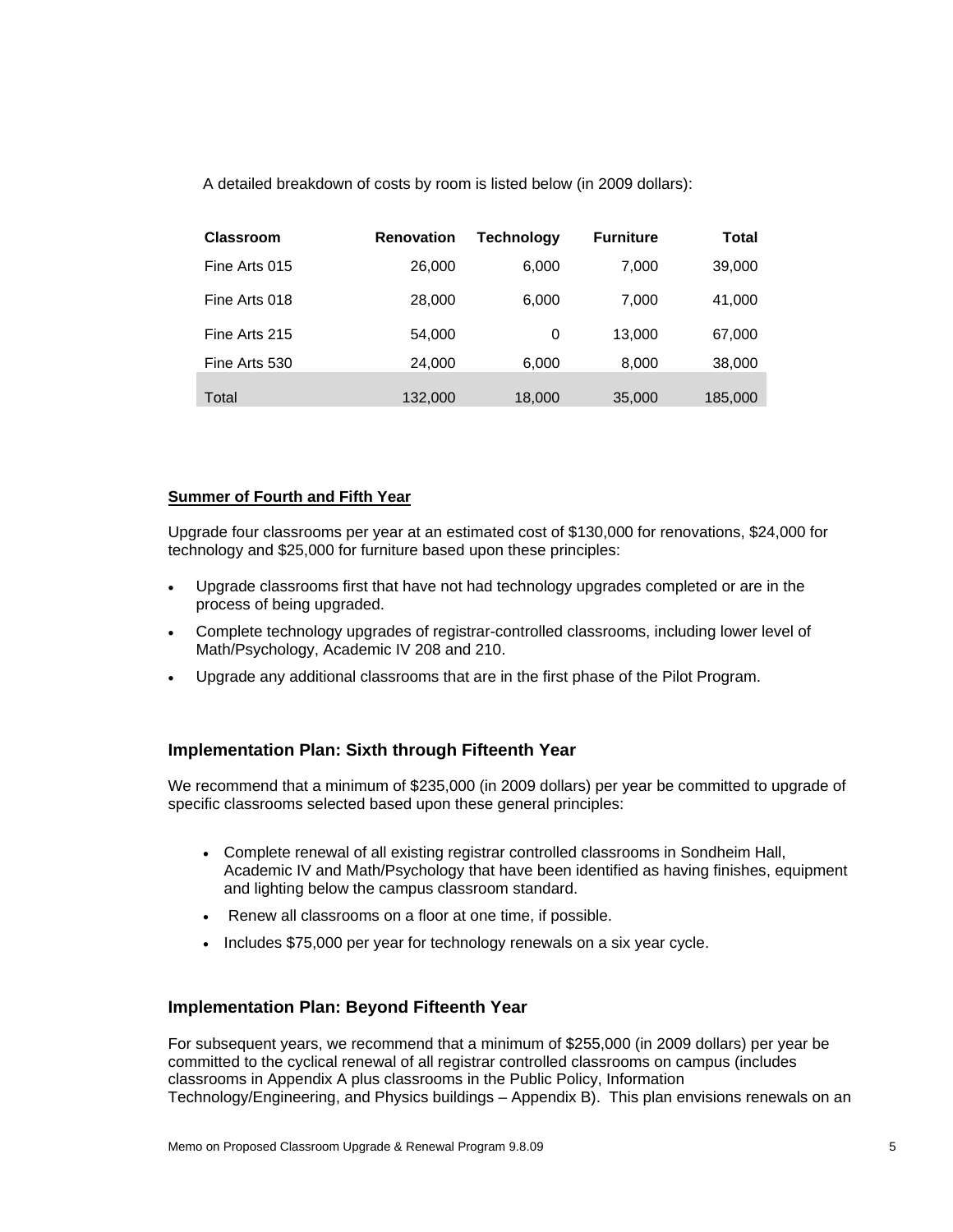18-year cycle for flooring and ceiling replacement, window treatment, upgraded lighting, and painting, and technology renewals on a 6-year cycle.

In the future, additional classrooms will be added to the campus inventory, (beginning with six classrooms in the proposed Performing Arts & Humanities Center). The inclusion of additional classroom spaces may require additional funding for renewal.

As a reminder, in order to facilitate completion of classroom upgrade(s) during a summer, funding must be identified and approved by spring of the previous year. In this way, Planning and Construction Services can initiate design during the fall and schedule construction during the following intended summer; furniture with long-lead times can be ordered; OIT's Classroom Technology unit can have sufficient time to plan and purchase equipment for summer installation; and the Registrar can have sufficient time to arrange for specific classrooms to be off-line during the period of summer renovation.

If you have any questions or need more information, please let us know.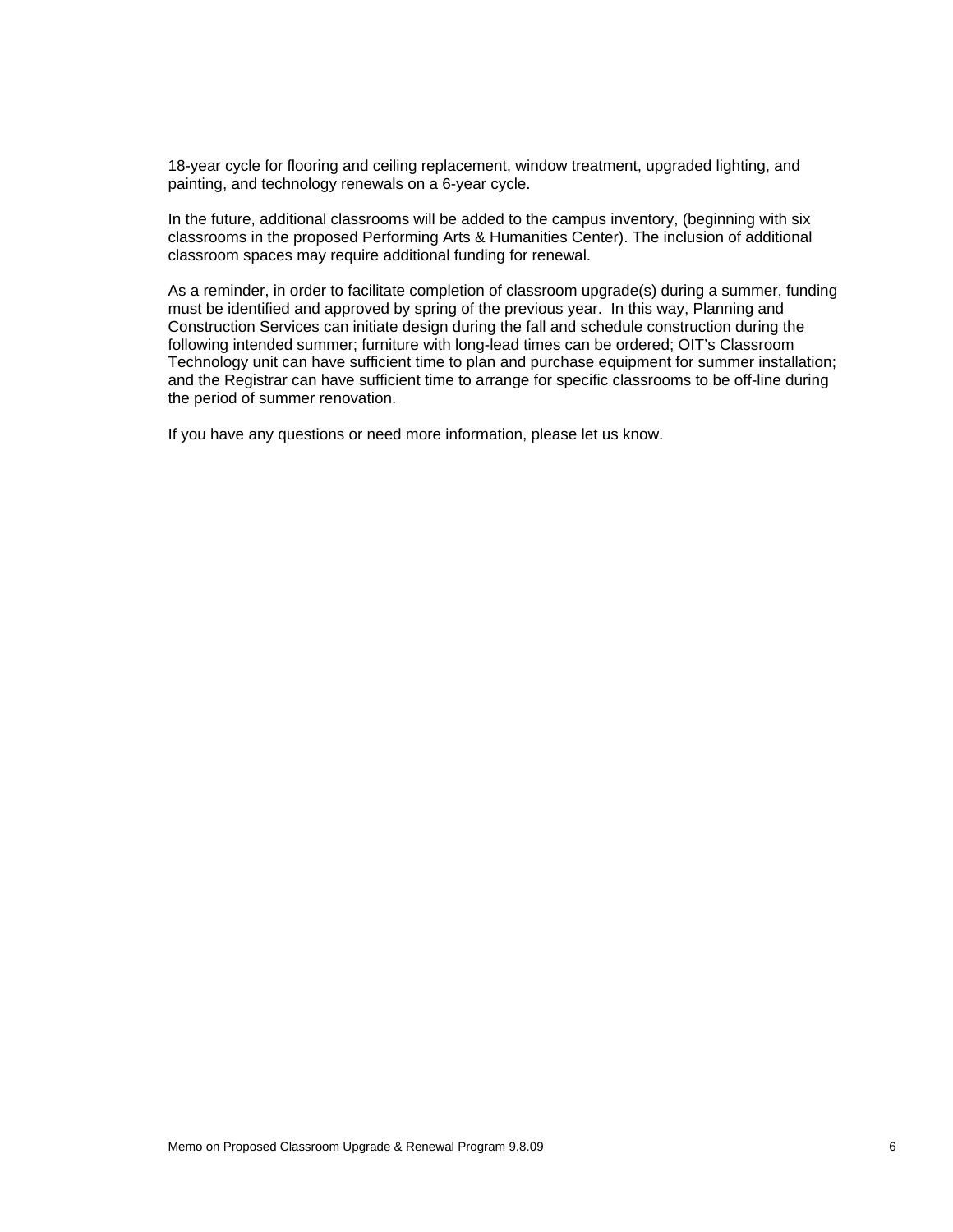# **Appendix A List of Classrooms Targeted for Renewal in First Fifteen Years**  Classroom Renewal Program

Sept 2009

|                | <b>Building</b>  | Bldg.                    |                          |                                      | Size in                  | Scheduling |
|----------------|------------------|--------------------------|--------------------------|--------------------------------------|--------------------------|------------|
|                | Name             | Abrev                    | Room #                   | Capacity                             | <b>SF</b>                | Control    |
|                | Academic IV      |                          |                          |                                      |                          |            |
| 1              | Academic IV      | <b>ACIV</b>              | 006                      | 45                                   | 523                      | Registrar  |
| $\overline{2}$ | Academic IV      | <b>ACIV</b>              | 007                      | 15                                   | 341                      | Registrar  |
| 3              | Academic IV      | <b>ACIV</b>              | 010                      | 15                                   | 215                      | Registrar  |
| 4              | Academic IV      | <b>ACIV</b>              | 011                      | 30                                   | 523                      | Registrar  |
| 5              | Academic IV      | <b>ACIV</b>              | 013                      | 50                                   | 806                      | Registrar  |
| 6              | Academic IV      | ACIV                     | 014                      | 50                                   | 803                      | Registrar  |
| 7              | Academic IV      | <b>ACIV</b>              | 015                      | 50                                   | 806                      | Registrar  |
| 8              | Academic IV      | <b>ACIV</b>              | 108                      | 25                                   | 868                      | Registrar  |
| $\circ$        | Academic IV      | <b>ACIV</b>              | 145                      | 65                                   | 822                      | Registrar  |
| 10             | Academic IV      | <b>ACIV</b>              | 150                      | 65                                   | 804                      | Registrar  |
| 11             | Academic IV      | <b>ACIV</b>              | 151                      | 65                                   | 798                      | Registrar  |
| 12             | Academic IV      | <b>ACIV</b>              | 207                      | 25                                   | 634                      | Registrar  |
| 13             | Academic IV      | <b>ACIV</b>              | 210                      | 30                                   | 577                      | Registrar  |
| 14             | Academic IV      | <b>ACIV</b>              | 305                      | 40                                   | 836                      | Registrar  |
|                | <b>Biology</b>   |                          |                          |                                      |                          |            |
| 15             | Biology          | <b>BIOL</b>              | 120                      | 72                                   | 1260                     | Registrar  |
|                | <b>Fine Arts</b> | $\overline{\phantom{0}}$ | $\overline{\phantom{0}}$ | $\equiv$<br>$\overline{\phantom{0}}$ | $\overline{\phantom{0}}$ |            |
| 16             | Fine Arts        | FA                       | 006                      | 60                                   | 854                      | Registrar  |
| 17             | Fine Arts        | FA                       | 015                      | 55                                   | 691                      | Registrar  |
| 18             | Fine Arts        | FA                       | 018                      | 55                                   | 730                      | Registrar  |
| 19             | Fine Arts        | FA                       | 215                      | 81                                   | 1387                     | Registrar  |
| 20             | Fine Arts        | FA                       | 306                      | 141                                  | 2133                     | Registrar  |
| 21             | Fine Arts        | FA                       | 530                      | 24                                   | 603                      | Registrar  |
|                | Math/Psychology  |                          |                          | $\overline{a}$                       |                          |            |
| 22             | Math/Psychology  | <b>MP</b>                | 008                      | 36                                   | 584                      | Registrar  |
| 23             | Math/Psychology  | <b>MP</b>                | 010                      | 36                                   | 584                      | Registrar  |
| 24             | Math/Psychology  | <b>MP</b>                | 012                      | 36                                   | 578                      | Registrar  |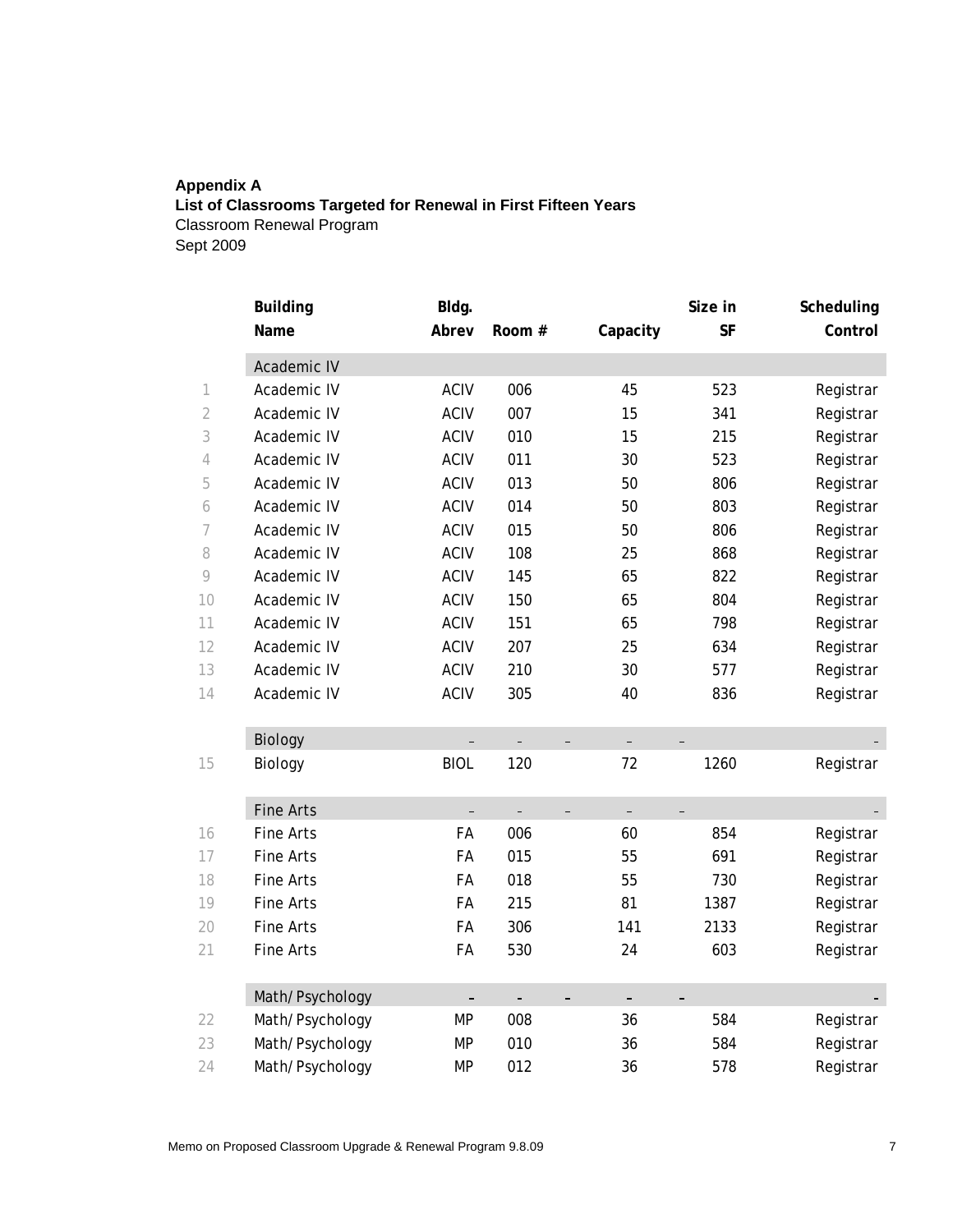| 25 | Math/Psychology        | MP          | 101                      | 64                       | 948  | Registrar    |
|----|------------------------|-------------|--------------------------|--------------------------|------|--------------|
| 26 | Math/Psychology        | <b>MP</b>   | 102                      | 32                       | 575  | Registrar    |
| 27 | Math/Psychology        | <b>MP</b>   | 103                      | 64                       | 956  | Registrar    |
| 28 | Math/Psychology        | <b>MP</b>   | 104                      | 64                       | 956  | Registrar    |
| 29 | Math/Psychology        | MP          | 105                      | 32                       | 575  | Registrar    |
| 30 | Math/Psychology        | MP          | 106                      | 64                       | 948  | Registrar    |
|    | Sondheim Hall          |             | $\overline{\phantom{0}}$ | $\overline{\phantom{0}}$ |      |              |
| 31 | Sondheim Hall          | SOND        | 101                      | 80                       | 1188 | Registrar    |
| 32 | Sondheim Hall          | SOND        | 103                      | 80                       | 1193 | Registrar    |
| 33 | Sondheim Hall          | SOND        | 105                      | 80                       | 1187 | Registrar    |
| 34 | Sondheim Hall          | SOND        | 107                      | 36                       | 620  | Registrar    |
| 35 | Sondheim Hall          | SOND        | 108                      | 40                       | 593  | Registrar    |
| 36 | Sondheim Hall          | SOND        | 109                      | 40                       | 593  | Registrar    |
| 37 | Sondheim Hall          | SOND        | 110                      | 40                       | 592  | Registrar    |
| 38 | Sondheim Hall          | SOND        | 111                      | 40                       | 592  | Registrar    |
| 39 | Sondheim Hall          | SOND        | 112                      | 40                       | 593  | Registrar    |
| 40 | Sondheim Hall          | SOND        | 113                      | 40                       | 593  | Registrar    |
| 41 | Sondheim Hall          | SOND        | 114                      | 40                       | 657  | Registrar    |
| 42 | Sondheim Hall          | SOND        | 202                      | 40                       | 592  | Registrar    |
| 43 | Sondheim Hall          | SOND        | 203                      | 40                       | 590  | Registrar    |
| 44 | Sondheim Hall          | SOND        | 204                      | 40                       | 591  | Registrar    |
| 45 | Sondheim Hall          | SOND        | 205                      | 40                       | 593  | Registrar    |
| 46 | Sondheim Hall          | SOND        | 206                      | 40                       | 585  | Registrar    |
| 47 | Sondheim Hall          | SOND        | 207                      | 36                       | 622  | Registrar    |
| 48 | Sondheim Hall          | SOND        | 208                      | 40                       | 593  | Registrar    |
| 49 | Sondheim Hall          | SOND        | 209                      | 40                       | 593  | Registrar    |
| 50 | Sondheim Hall          | SOND        | 406                      | 40                       | 643  | <b>PSYCH</b> |
| 51 | Sondheim Hall          | SOND        | 409                      | 72                       | 1208 | Registrar    |
|    | <b>Other Buildings</b> |             |                          |                          |      |              |
| 52 | Meyerhoff Chem         | <b>MYER</b> | 256                      | 24                       | 703  | <b>CHEM</b>  |
| 53 | Administration         | AD          | 218                      | 20                       | 305  | GRAD         |
| 54 | Engineering            | <b>ENGR</b> | 022                      | 20                       | 853  | <b>OIT</b>   |
| 55 | Engineering            | <b>ENGR</b> | 023                      | 20                       | 889  | <b>OIT</b>   |
| 56 | <b>Public Policy</b>   | <b>PUP</b>  | 203                      | 24                       | 586  | SOC          |
| 57 | <b>Public Policy</b>   | <b>PUP</b>  | 367                      | 25                       | 518  | ECON         |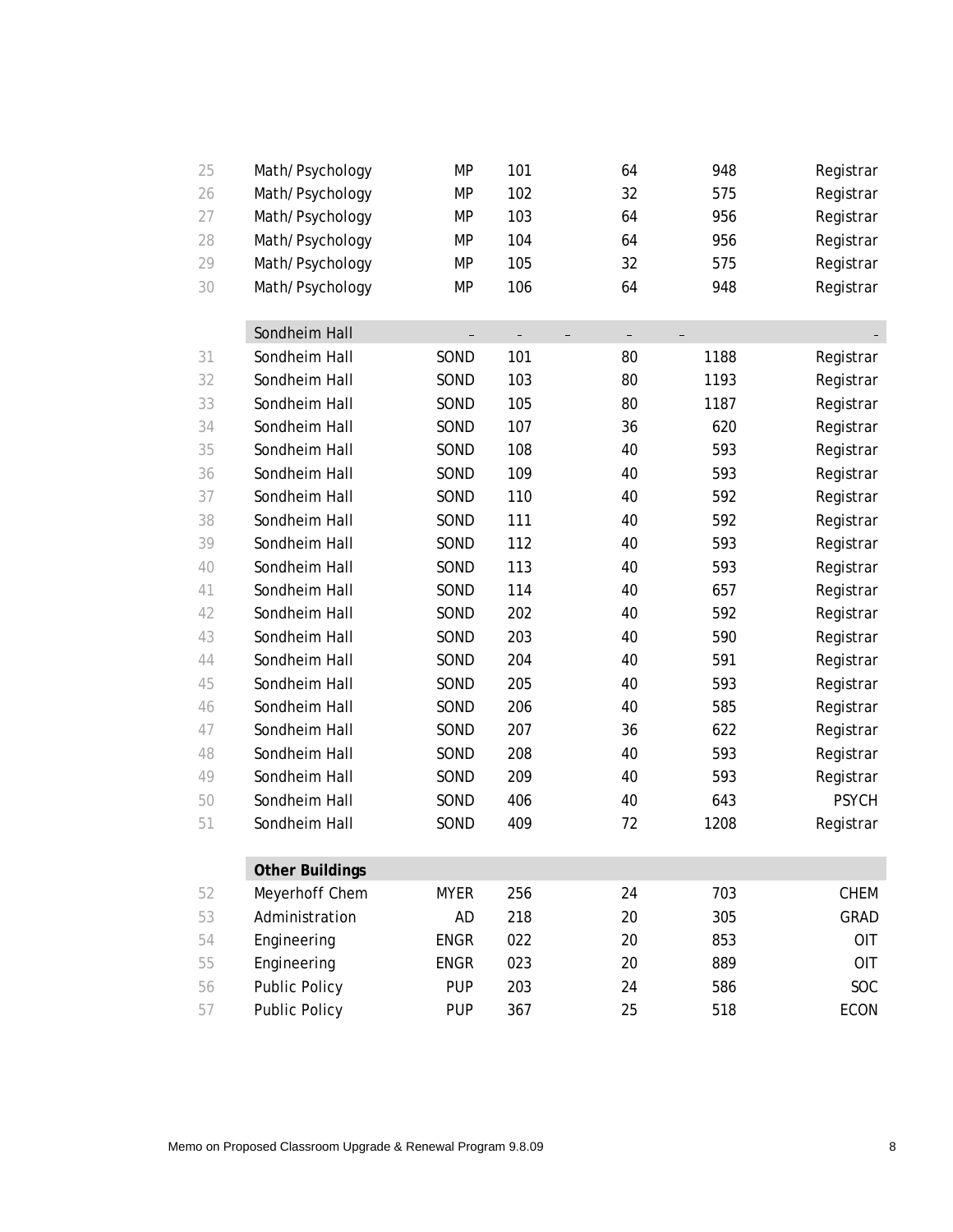## **Appendix B**

**List of Additional Registrar-Controlled Classrooms Targeted for Renewal After Fifteen Years**  Classroom Renewal Program

Sept 2009

|    | <b>Building</b>                         | Bldg.       |        |          | Size in   | Scheduling |
|----|-----------------------------------------|-------------|--------|----------|-----------|------------|
|    | Name                                    | Abrev       | Room # | Capacity | <b>SF</b> | Control    |
|    | Information<br>Technology/Engineering   |             |        |          |           |            |
| 1  | Inf Tech/Eng                            | <b>ITE</b>  | 227    | 55       | 1149      | Registrar  |
| 2  | Inf Tech/Eng                            | <b>ITE</b>  | 229    | 55       | 1122      | Registrar  |
| 3  | Inf Tech/Eng                            | <b>ITE</b>  | 231    | 55       | 1138      | Registrar  |
| 4  | Inf Tech/Eng                            | <b>ITE</b>  | 233    | 55       | 1125      | Registrar  |
| 5  | Inf Tech/Eng                            | <b>ITE</b>  | 237    | 30       | 791       | Registrar  |
| 6  | Inf Tech/Eng                            | <b>ITE</b>  | 239    | 30       | 790       | Registrar  |
| 7  | Inf Tech/Eng                            | <b>ITE</b>  | 241    | 30       | 790       | Registrar  |
| 8  | Inf Tech/Eng                            | <b>ITE</b>  | 456    |          | 1404      | Registrar  |
|    | Physics                                 |             |        |          |           |            |
| 9  | Physics                                 | <b>PHYS</b> | 107    | 24       | 790       | Registrar  |
| 10 | Physics                                 | <b>PHYS</b> | 201    | 38       | 790       | Registrar  |
|    | <b>Public Policy</b>                    |             |        |          |           |            |
| 11 | Public Policy                           | <b>PUP</b>  | 206    | 50       | 1072      | Registrar  |
| 12 | Public Policy                           | <b>PUP</b>  | 208    | 50       | 1130      | Registrar  |
|    | Performing Arts and Humanities Building |             |        |          |           |            |

|   | Performing Arts | <b>PAHB</b> | Registrar |
|---|-----------------|-------------|-----------|
|   | Performing Arts | <b>PAHB</b> | Registrar |
|   | Performing Arts | <b>PAHB</b> | Registrar |
| 4 | Performing Arts | <b>PAHB</b> | Registrar |
| 5 | Performing Arts | <b>PAHB</b> | Registrar |
| 6 | Performing Arts | <b>PAHB</b> | Registrar |
|   |                 |             |           |